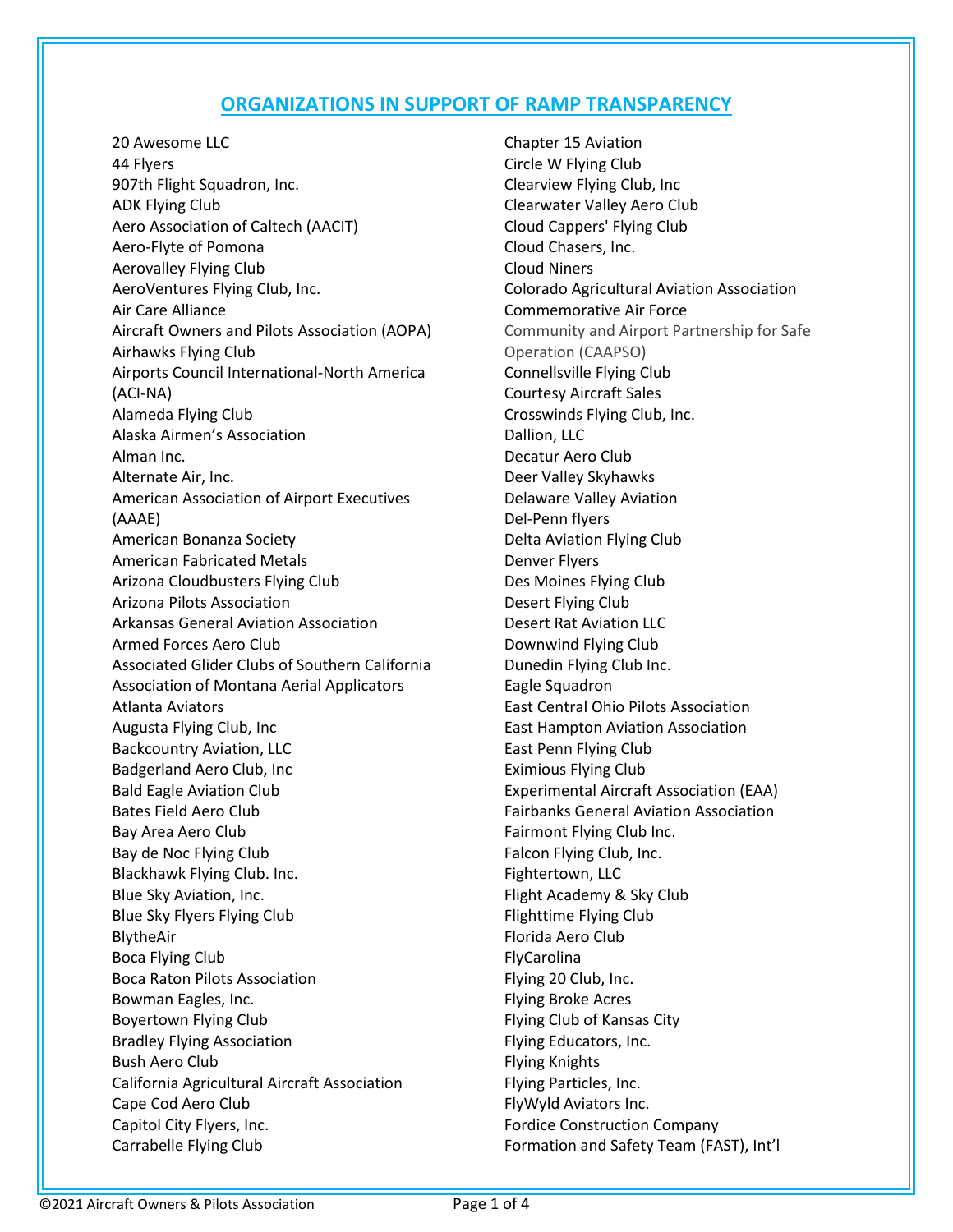Fort Myers Flying Club Fort Sam Houston Flying Club Four Delta Yankee Inc. Flying Club Fox Valley Flyers, Inc. Free State Flying Club Freeflight Aviation LLC Frontier Flyers FT Meade Flying Activity General Aviation Manufacturers Association (GAMA) Gnoss Field Flying Club Grand Flying Club, Inc. Grasshopper Flying Club Greater Flint Pilots Association Green Castle Aero Club, LTD. Grumman Owners and Pilots Association Hawks Flying Club Helicopter Association International (HAI) High Sierra Pilots Club Hummel Aero Club Idaho Agricultural Aviation Association IFR, Inc. Flying Club Independence Aviation, Inc. Indiana Agricultural Aviation Association International Flying Club Intrepid Red Barons Inc. Iosco Flying Club Iroquois Soaring Association JCP Flying Club Jersey Aero Club Jon-Mar Consulting Kansas Agricultural Aviation Association Kansas Pilot Association Key City Fliers Kimmel Aviation Insurance KJKA Pilots Association Knox County Flying Club KUZA Flyers, LLC La Porte Aero Club Lake Country Flying Club, Inc. Lakes Region Flying Club Lanier Flight Center, LLC Ledge Aero, Inc. Lehigh Valley Flying Club Light Sport Aviation LLC Lockhart Flying Club Long Island Business Aviation Association Low Flying Angels

Madera County Aircrafters Club Maine A.N.G. Flying Club Maine Aeronautics Association Marion Pilots Club, INC. Marquette County Flying Club Marshall County Flying Club Medallion Swimming Pool Co Inc. Memphis Navy Flying Club Mentone Flying Club Merritt Island Flying Club Mets Flying Club Middlebury Flying Club Mid-Tenn Aero Club Milco Airways Inc. Milco Flying Club Minnesota Pilots Association Minnesota Seaplane Pilots Association Mishawaka Air Activities Mississippi Agricultural Aviation Association Moccasin Flying Club Monmouth Area Flying Club Montana Pilots Association Morgantown Aero Corp Morris Aero Club Mountaineer Thunder Aero Club N1708T Owners Association National Air Transportation Association (NATA) National Agricultural Aviation Association National Business Aviation Association (NBAA) NEFC, Inc. New Bedford Regional Pilots Association New Hampshire Pilots Association New Jersey Aviation Association New Mexico Pilots Association North American Trainer Association North Shore Aero Club, Inc. North Texas Business Aviation Association Northeast Florida Aero Club, Inc. Oakdale Aero Club Oceanside Airport Association Odyssey Aero Club Offshore Corporation Oklahoma Pilots Association Old Forge Flyers Oregon Pilots Association Oxford Flying Clubs Pacific Bonanza Society Pacific Gold Aviation Association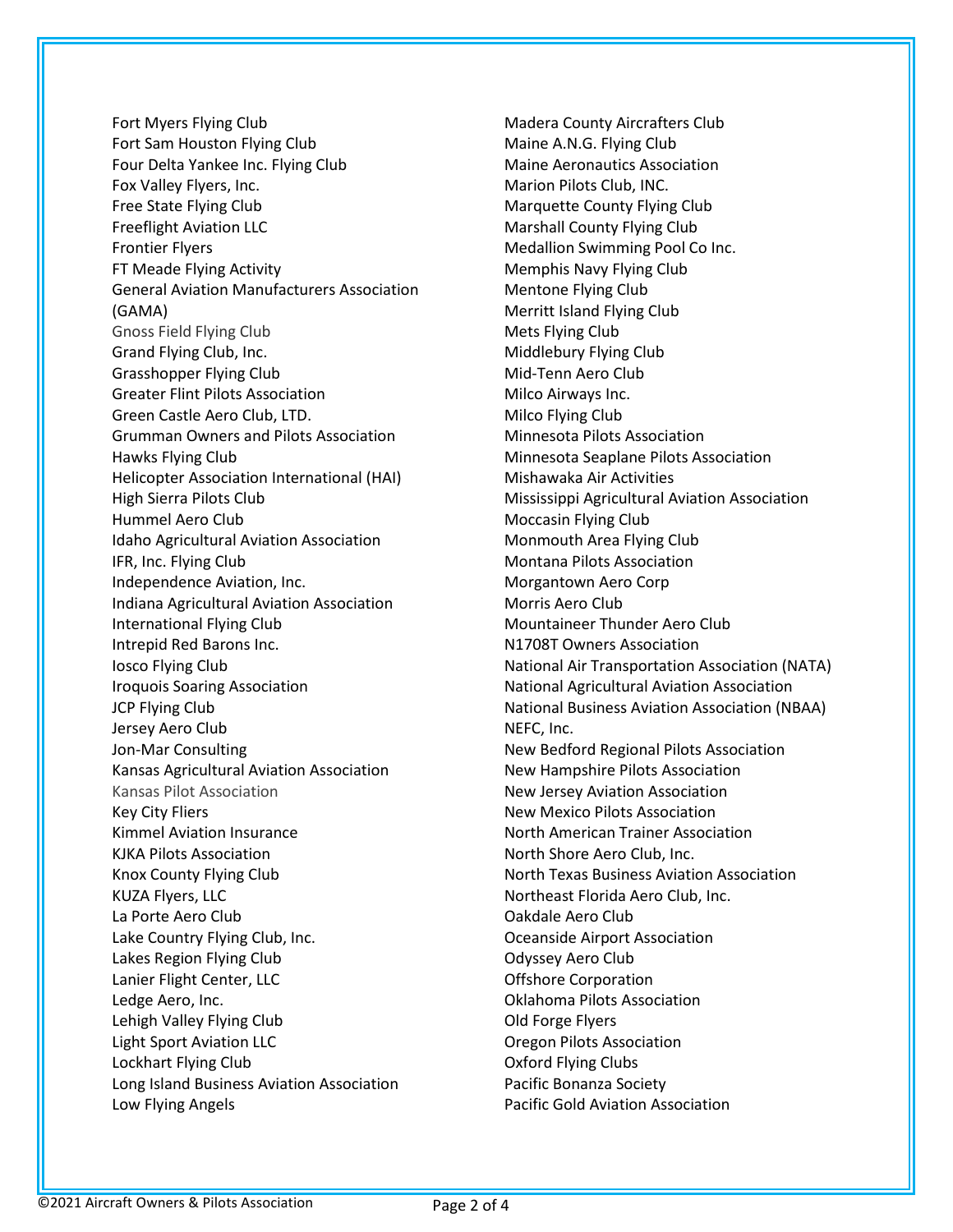Palm Springs Aviators, Inc Panhandle Flyers Panther Aviation, LLC Patuxent River Navy Flying Club Pegasus Flying Club Pelican Flying Club Perkins Field Flying Club Petro Blend Phoenix Flyers Phoenix Flying Club Piedmont Soaring Society Pineywoods Flyers Inc. Pittsburgh Flying Club Prescott Area Soaring Princeton Flying Club Pure White Smoke Oil Rangers Flying Club Red Baron Flyers Inc. Red Lodge Flying Club Red Star Pilots Association Redlands Airport Association RFTS Flying Club Rhode Island Pilots Association Riverside Pilots Flying Club Rockdale Flying Tigers Rockdale Tiger Flight Rogue Valley Flying Club Santa Barbara Flying Club Santa Monica Aviation Association Saratoga Flyers, Inc. Schuamburg Flying Club Sedona Flying Club Serendipity Flying Club, LLC Shamrock Flying Club, LLC Sheridan Pilots 307 Shortway Pilots, Inc. Silver City Flying Club Skiatook Flying Club Sky Bryce Flying Club, LLC Sky Helicopters Skycombers Flying Club Skyhaven Flying Club Skyriders Flying Club Sky-Vu Flyers, Inc. Smokehouse Pilots Club Soar Indy Sopwith Camel Flying Club South Shore Flying Club

South Texas Flying Club South Whidbey Flying Club Southern California Pilots Association Southern Heritage Air Foundation SouthWest Ohio Flyers SouthWings Stick & Rudder Flying Club Sunrise Flying Club Swift Arrow Syracuse Flying Club T-34 Association Taildragger Flyers, Inc. Taildraggers in Spearfish, SD TC CAVU Club T-Craft Aero Club Tech Flight Corporation Telling Airshows Texas Agricultural Aviation Association Texoma Aero Club The Bluff City Flyers, Flying Club, Inc. The Flying Club, Inc. The Progress Fund The Tidewater Flying Club The Westminster Aerobats Flying Club Thoroughbred Flying Club Inc. TILLAM Pilots Association TopFlight Aviation, Inc. Trade Winds Aviation Tradewind Aviation TSS Flying Club Twin Cities Cloud 7 Flying Club Tyler Flyers Ukiah Flying Club United Flying Club University of Detroit Flying Club Upper Valley Flying Club, Inc. UW Flying Club, Inc. Valley Pilots Flying Club Van Nuys Propeller Aircraft Association Veterans Airlift Command Victory Aviation Club, Inc. Wachusett Flying Club Warbird Adventures, Inc. Warbird Museum, LLC Washington Fliers Inc. Washington Pilots Association Washington Seaplane Pilots Association Wesley Flyers